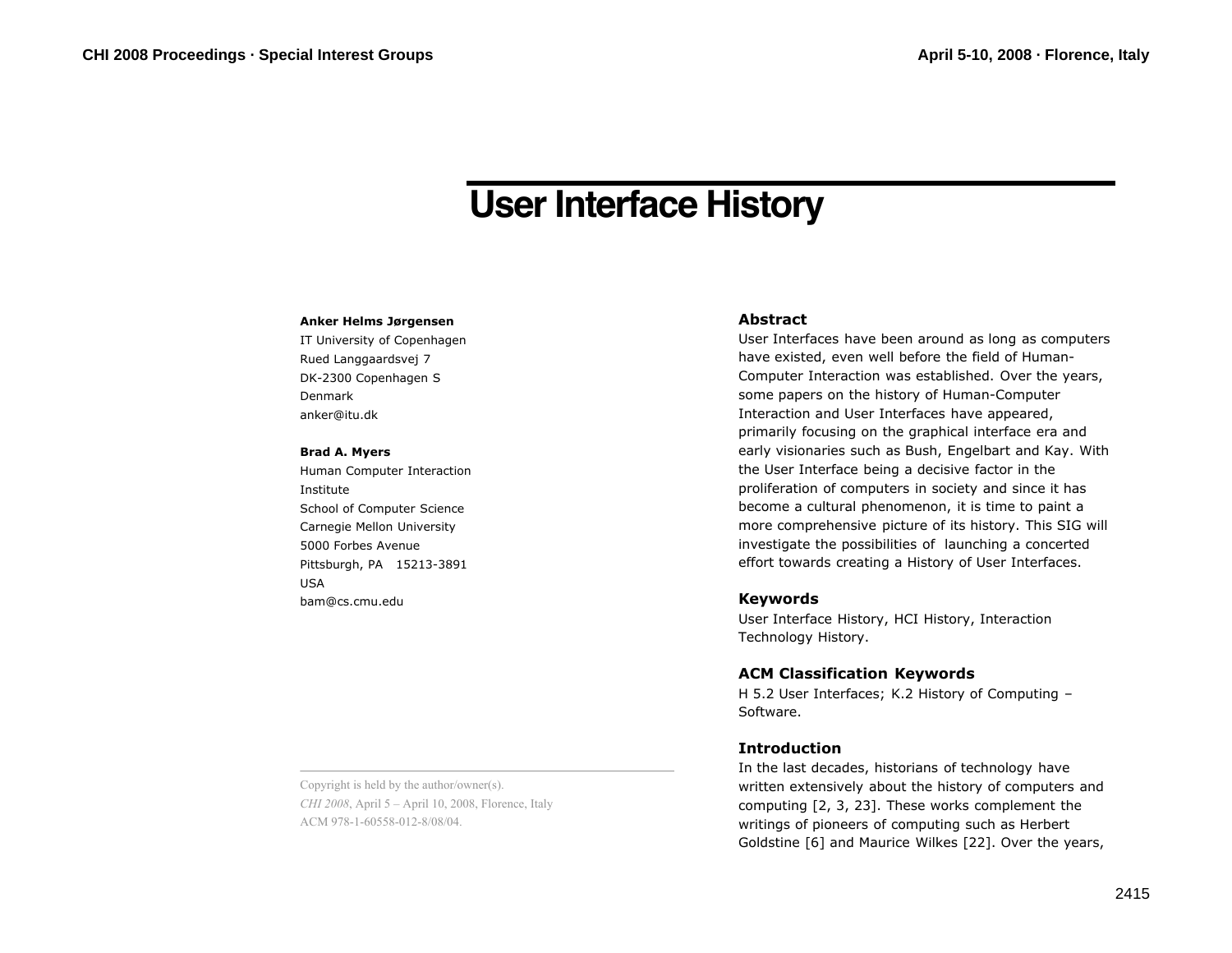some papers on the history of Human-Computer Interaction have appeared [7, 8, 12, 13, 15, 16, 19, 20] and as well as a book on the history of the neighbouring field Human Factors and Ergonomics [18]. Little work has been published on the history of User Interfaces *at large* with one notable exception: the history of the Graphical User Interface, including the efforts at Xerox PARC in the 1970s and 1980s and some forerunners. Authors include not only HCI community members [5], historians of technology [21], and technology writers [9], but also researchers in Media and Cultural Studies [10, 17] as the Graphical User Interface has become deeply embedded in our culture. These approaches primarily focus on the graphical interface era with its predecessors and early visionaries such as Vannevar Bush, Doug Engelbart, Ivan Sutherland, Ted Nelson, and Alan Kay. Notwithstanding the immense influence of these pioneers, it is time to paint a broader picture of the History of the User Interface.

There are other reasons for embarking on the study of the History of User Interfaces.

 The general level of knowledge about the history of user interfaces seems limited. Indeed, an informal survey amongst students at the IT University of Copenhagen re. the history of computers and interfaces suggests that their history unanimously starts with the pc and the graphical user interface [14].

The meaning of the term user interface has changed considerably as seen in a quote from a recent PhD thesis: "We become part of the interface or rather we bring the interface with us everywhere, we create practices around the interface" [4].

 Some design issues in today's "baby" interfaces in information appliances resemble those of the past with small, character-based screens. It seems obvious to utilize earlier experiences.

 The development of interfaces seems to be considered as an unbroken sequence of improvements. This is a dubious position as illustrated by Donald Norman: "HTML has set back the user interface by a decade. HTML is a batch processing mechanism, poorly suited for interaction." [1].

Before we embark further, let us clarify what we mean by History of User Interfaces as opposed to History of Human-Computer Interaction. We see User interfaces as tangible artefacts and conceptual entities embedded in the everyday world whereas Human-Computer Interaction is an academic discipline. To illustrate this point, the papers by Myers [20] and Grudin [8] are typical representatives of the former and latter areas, respectively. In addition, user interfaces (by then denoted "I/O devices") were around long before the academic field of Human-Computer Interaction emerged.

## **Approach**

In approaching a History of User Interfaces, the CHI community may benefit from the theories, methods, and practices of historians of technology and computing, such as the pros and cons of internalism and externalism, the role of sources, and source criticism [11]. It is also important to note that historians of technology do not tell stories of technology, but about society based on the role of technology. There is a trend in contemporary history towards telling not only the story of the kings, but also the story of the peasants: history "from below" as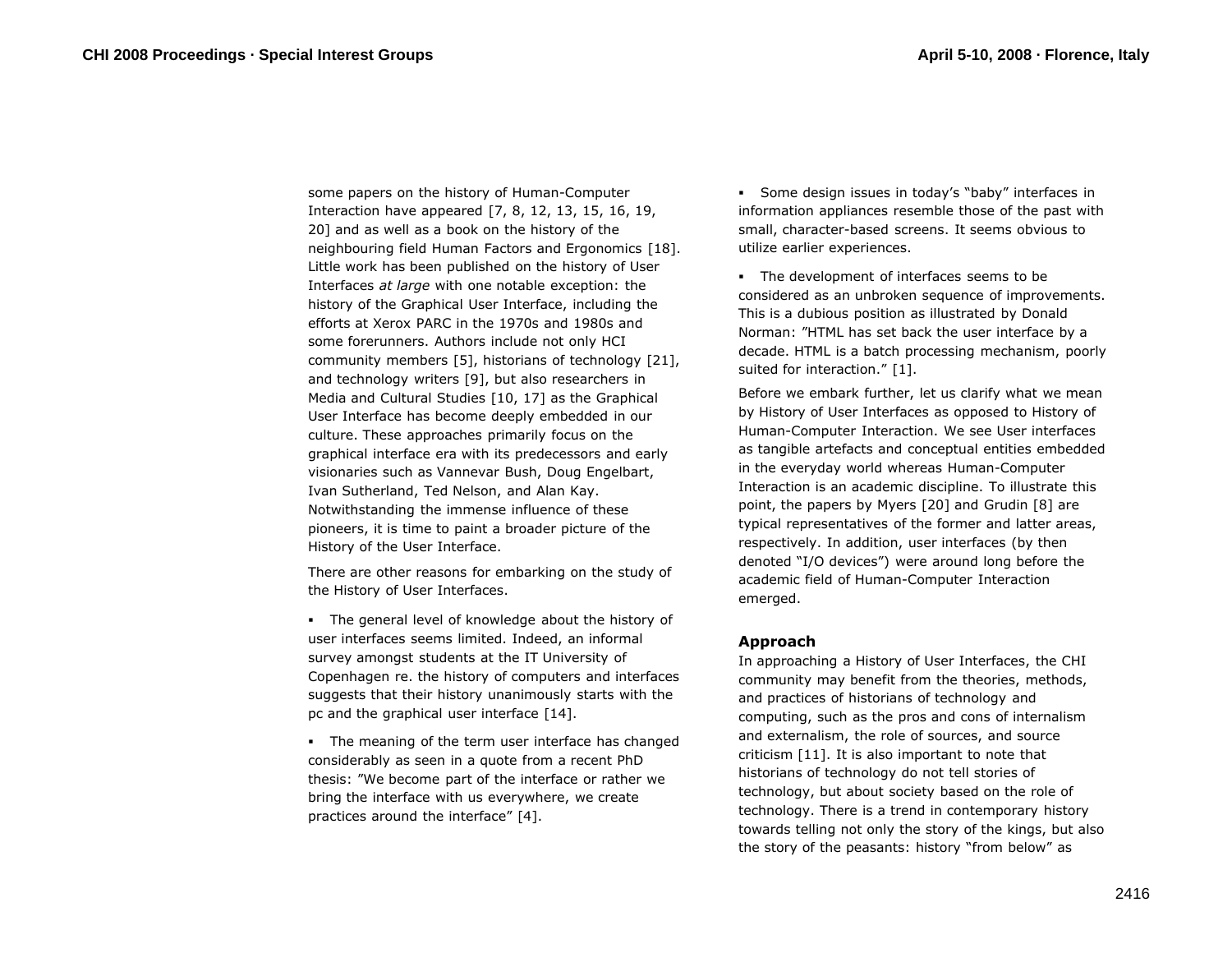opposed to history "from above" that has dominated User Interface History so far. Consequently, we may ask questions like the following:

- What influence can be traced from I/O devices used in analog computers?
- **How was the user interface conceived and designed** before the term "user interface" was coined and conceptualized?

 What was the organisational and social context of interface designers developing administrative systems on an IBM 360 in the 1970s?

 What influence did the IBM 360/370 3270 display have for interfaces of the 1970s and 1980s and for the emerging concept of the user interface?

 What sparked the emergence of User Interface Agents such as Microsoft's Bob and Paper Clip and what role did they play?

**How have Web-interfaces been influenced by earlier** types of interfaces and how have they developed in their own right?

# **Targeted Audience**

The SIG welcomes anyone with an interest in the History of User Interfaces and Human-Computer Interaction, including, but not limited to:

 pioneers and innovators that may provide insights on visions and driving forces behind their work,

- interface developers that may report on the context of their work,
- HCI scholars with a historical bent, and

 historians of computing that may provide historical theory and methodology.

# **Agenda for the SIG**

The SIG will be scheduled in four parts:

- 1. Welcome by the organizers (10 minutes).
- 2. A participants' round possibly in groups depending on the number of participants (30 minutes), focusing on:
	- Why am I here?
	- My own experience.
	- My own possible contribution.
	- My ideas for further efforts.
- 3. Discussion (30 minutes).
- 4. Wrap-up and next steps (20 minutes).

# **Expected Outcome**

Firstly, the SIG will create a network of motivated and informed CHI community members. Secondly, the SIG will provide an initial idea of the scope of efforts towards creating a History of User Interfaces. Thirdly, the SIG will sketch a number of avenues to pursue:

- a special journal issue or a book.
- a blog or mailing list.
- a workshop or a small conference.
- a plan for a SIG at CHI 2009.

Fourthly, the SIG will create synergy and collaboration between the CHI community and historians of technology, for example with the SIG on computer history of the Society of the History of Technology (SHOT: www.historyoftechnology.org).

# **References**

[1] Bergman, Eric (2000): Making Technology Invisible: A Conversation with Don Norman. In: Bergman, Eric (ed) (2000): Information appliances and beyond –